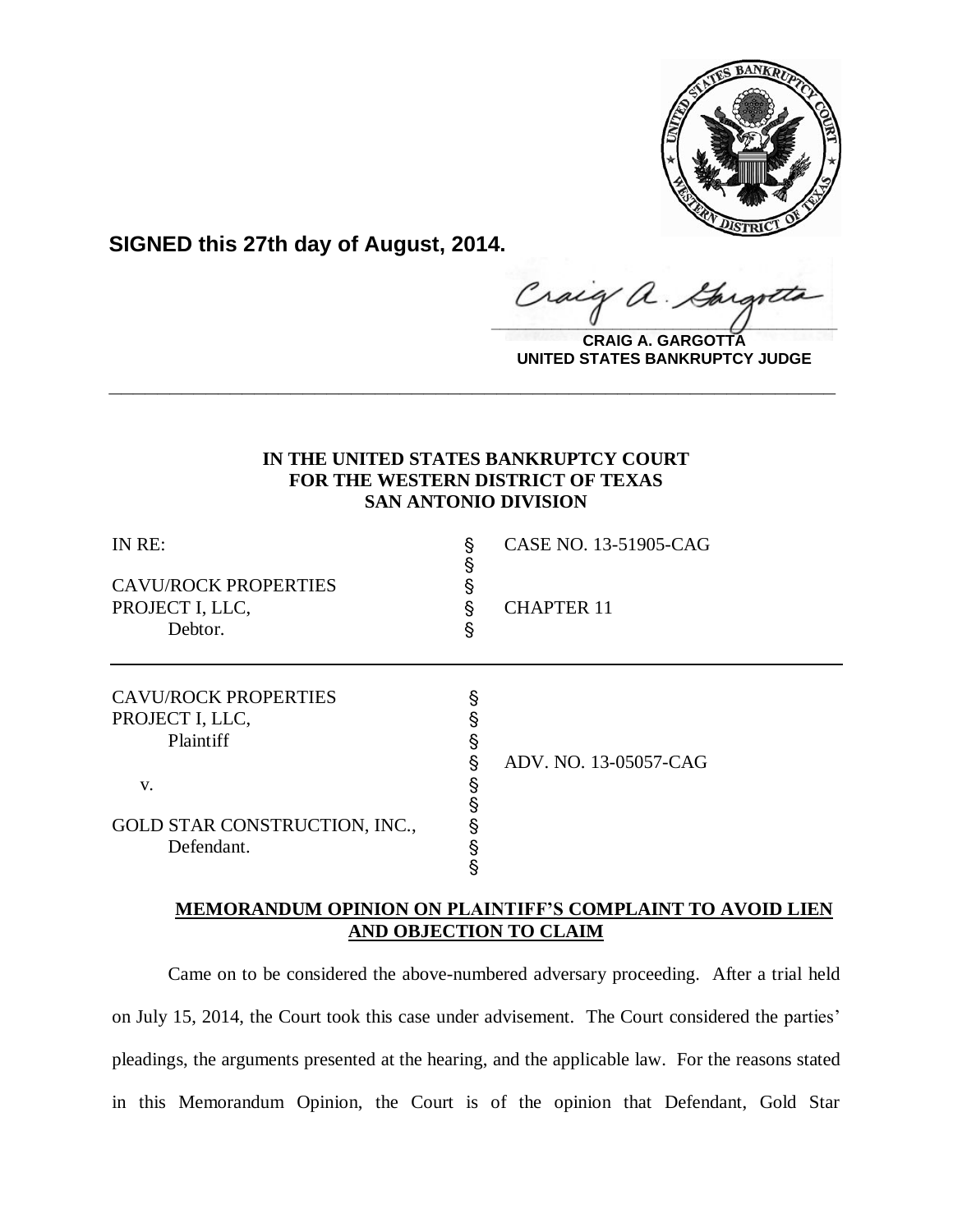Construction, Inc.'s ("Gold Star") lien is invalid and of no effect. The Court is further of the opinion that Gold Star's claim should be allowed as unsecured in the amount of \$743,382.29.

As a preliminary matter, venue is proper pursuant to 28 U.S.C § 1409(a). This matter arises in an adversary proceeding referred to this Court by the Standing Order of Reference entered in this District. This Court has jurisdiction over this adversary proceeding pursuant to 28 U.S.C. §§ 1334 and 157(b)(2)(K) and (O). This Opinion constitutes this Court's findings of fact and conclusions of law, pursuant to Fed. R. Bankr. P. 7052. This Court is of the opinion that it has jurisdiction and authority to render a final judgment in this adversary proceeding. In the event that it does not, this Opinion may be treated as proposed findings of fact and conclusions of law subject to *de novo* review. 28 U.S.C. § 158(c)(1) (2012); Fed. R. Bankr. P. 9033(d).

## **FACTUAL AND PROCEDURAL BACKGROUND**

Plaintiff, Cavu/Rock Properties Project I, LLC (Cavu Rock), owns a residential housing development in Bakersfield, California (the "Property"). This adversary proceeding arises from Gold Star's claim in Cavu Rock's Chapter 11 Bankruptcy Proceeding and related mechanic's lien.

In 2005, Charles Krause, John Stevenson, Bradley Leen, and Eugene Winter associated for the purpose of acquiring the Property in order to "flip" it for a profit or to develop the Property themselves. Krause and Stevenson formed Cavu Rock to purchase the Property and obtain development funding. On December 15, 2005, Cavu Rock, Leen, and Winter entered into an agreement (the "Agreement to Form") in which Winter assigned his rights to acquire the Property to Cavu Rock, and Cavu Rock agreed to share profits from its eventual sale.  $(GS2<sup>1</sup>)$ . Winter formed Gold Star in March of 2006 to facilitate the development of the Property. Winter is Gold Star's president and sole stockholder. Cavu Rock hired Gold Star to demolish existing

 1 "GS" denotes Gold Star's exhibits.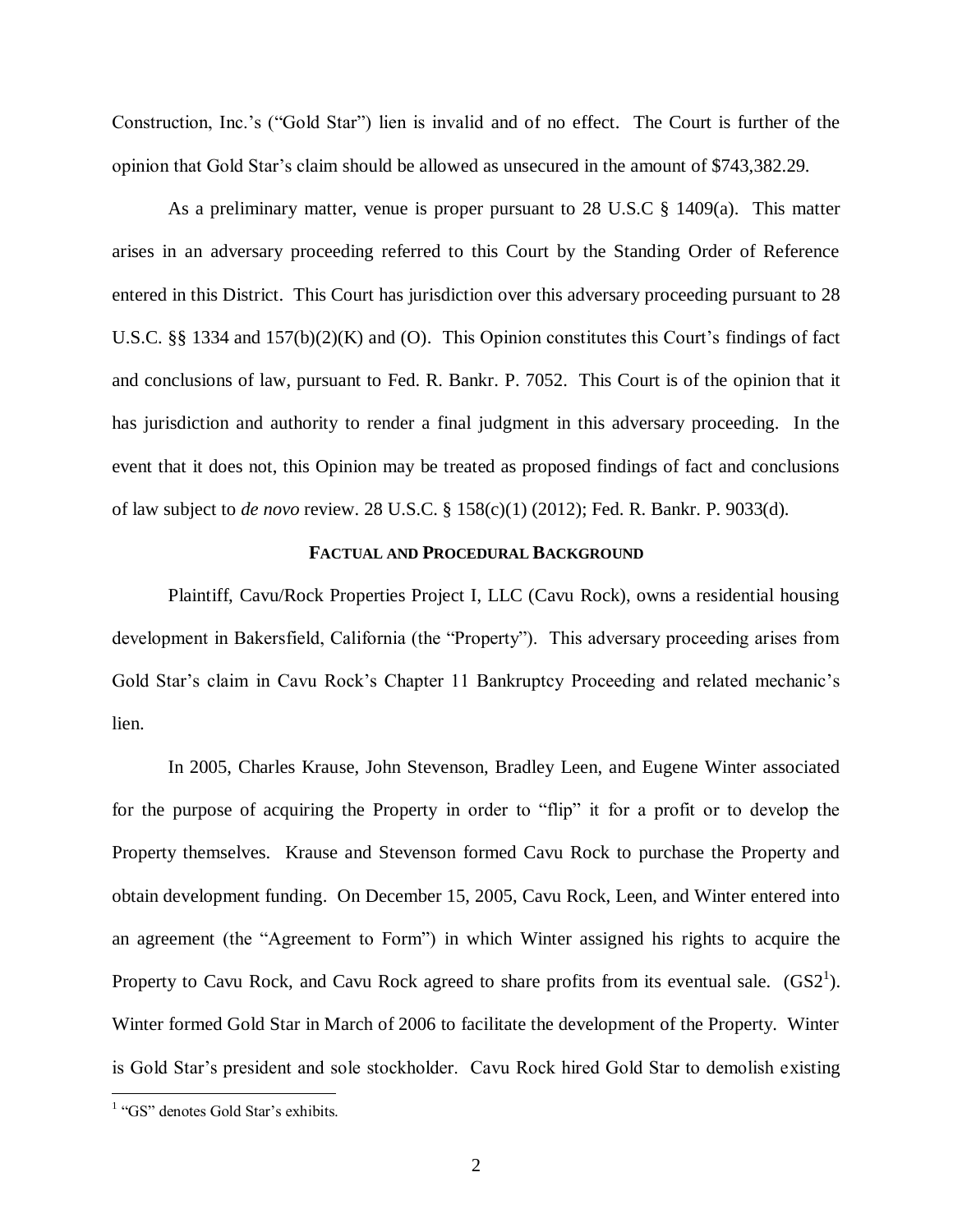structures on the Property so that new homes could be constructed. Gold Star completed the demolition work in 2006 pursuant to a separate Demolition Agreement and was fully compensated for this work.

Cavu Rock purchased the Property using a loan from Wells Fargo. Wells Fargo holds a lien on the Property that exceeds \$6,600,000. Cavu Rock was not able to flip the Property, so the parties decided to develop it themselves and sell individual lots to end buyers. Cavu Rock, Gold Star, Winter, Leen, and Stevenson entered into a new agreement (the "Development Agreement") on March 25, 2008. According to Winter's testimony at trial, the purpose of the Development Agreement was to attract additional funding to develop the Property.

The Development Agreement states that Cavu Rock would "source and provide equity and debt financing to fund the project lot development. Gold Star will Act as the general contractor to develop the lots, construct homes, and market and sell to buyers." (GS3 at  $\P$  1.1) The parties to the Development Agreement "acknowledge[d] that the project has a critical path but must proceed on a need to spend basis for Phase One and Two. Owner (Cavu Rock) must approve the critical path at its sole discretion and must agree to all expenditures in advance." (GS3 at ¶ 1.3).Gold Star would "act as general contractor for the land development and will invoice Owner (Cavu Rock) at cost for all land development expenditures." (GS3 at ¶ 1.4). Gold Star was to oversee sales to end buyers, build homes on the lots, and deposit the proceeds in an escrow fund. (GS3 at  $\P$  1.5-1.6). Cavu Rock and Gold Star had joint authority to approve disbursements from the escrow fund. Disbursements were to be split between Cavu Rock, Gold Star, and Leen. (GS3 at  $\P$  1.11). The Development Agreement contains a provision that "[N]othing in this Agreement shall be construed, deemed or interpreted by the parties or by any third person to create the relationship of principal and agent or of partnership, joint venture or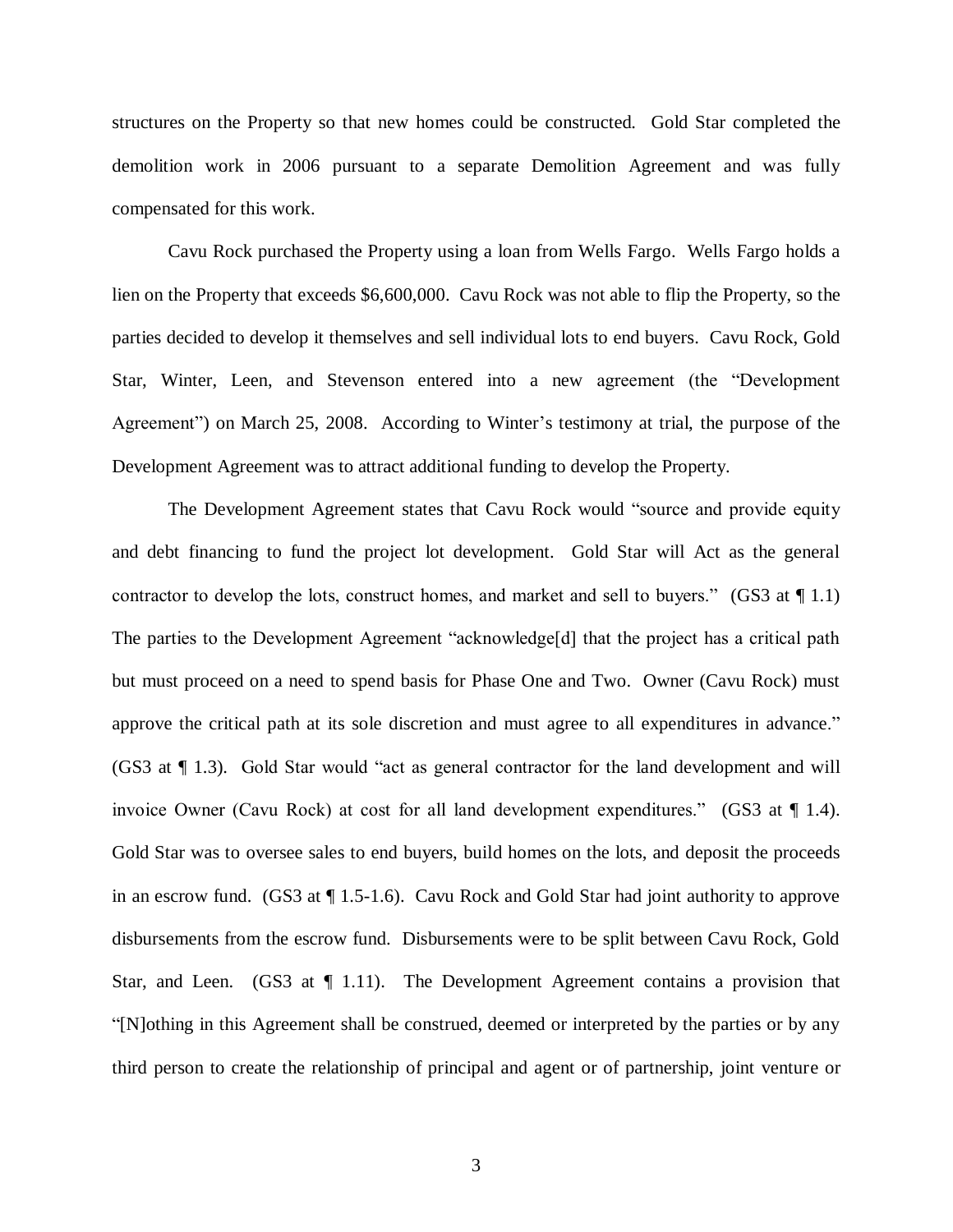any other association other than that of debtor-creditor between the parties." (GS3 at  $\P$  5.10). A choice of law clause dictates that Texas law governs. (GS3 at ¶ 5.1).

Gold Star commenced construction of curbs, gutters, and streets in 2009 and built homes on the Property. The parties disagree as to whether Gold Star was fully compensated for development costs. As of the trial held on July 15, 2014, the Property contained both completed and uncompleted lots. Some of the completed lots have now been sold.

Gold Star recorded a mechanic's lien on the Property in Kern County, California Official Records on November 21, 2011, in the amount of \$1,084,950.90. The City of Bakersfield filed a Notice of Completion on December 19, 2011. According to Gold Star, it recorded the lien as a last resort after Cavu Rock became seriously delinquent in paying Gold Star's invoices for work on the Property. Cavu Rock claims that it paid all invoices that Gold Star submitted. Gold Star filed suit in the Superior Court of the State of California, County of Kern, Metropolitan Division (Case No. S-1500-CV-275859) for breach of contract, mutual open and current account, book account, quantum meruit, enforcement of mechanic's lien, and enforcement of payment bond. The parties came to a partial settlement, agreeing that Wells Fargo's lien is superior to any lien that Gold Star may have.

Cavu Rock filed for Chapter 11 Bankruptcy here in the Western District of Texas on July 19, 2013 (Case No. 13-51905), staying the proceedings in Kern County. Gold Star filed a Proof of Claim for \$753,382.29, secured by the mechanic's lien on the Property. (ECF No. 5 in Case No. 13-51905). Cavu Rock filed this Adversary Proceeding on July 23, 2013, asking this Court to declare Gold Star's lien void and disallow its claim. The Court confirmed Cavu Rock's Chapter 11 Plan on January 7, 2014. The Plan provides for Gold Star's claim should this Court allow it in this adversary proceeding. Cavu Rock filed a Motion for Partial Summary Judgment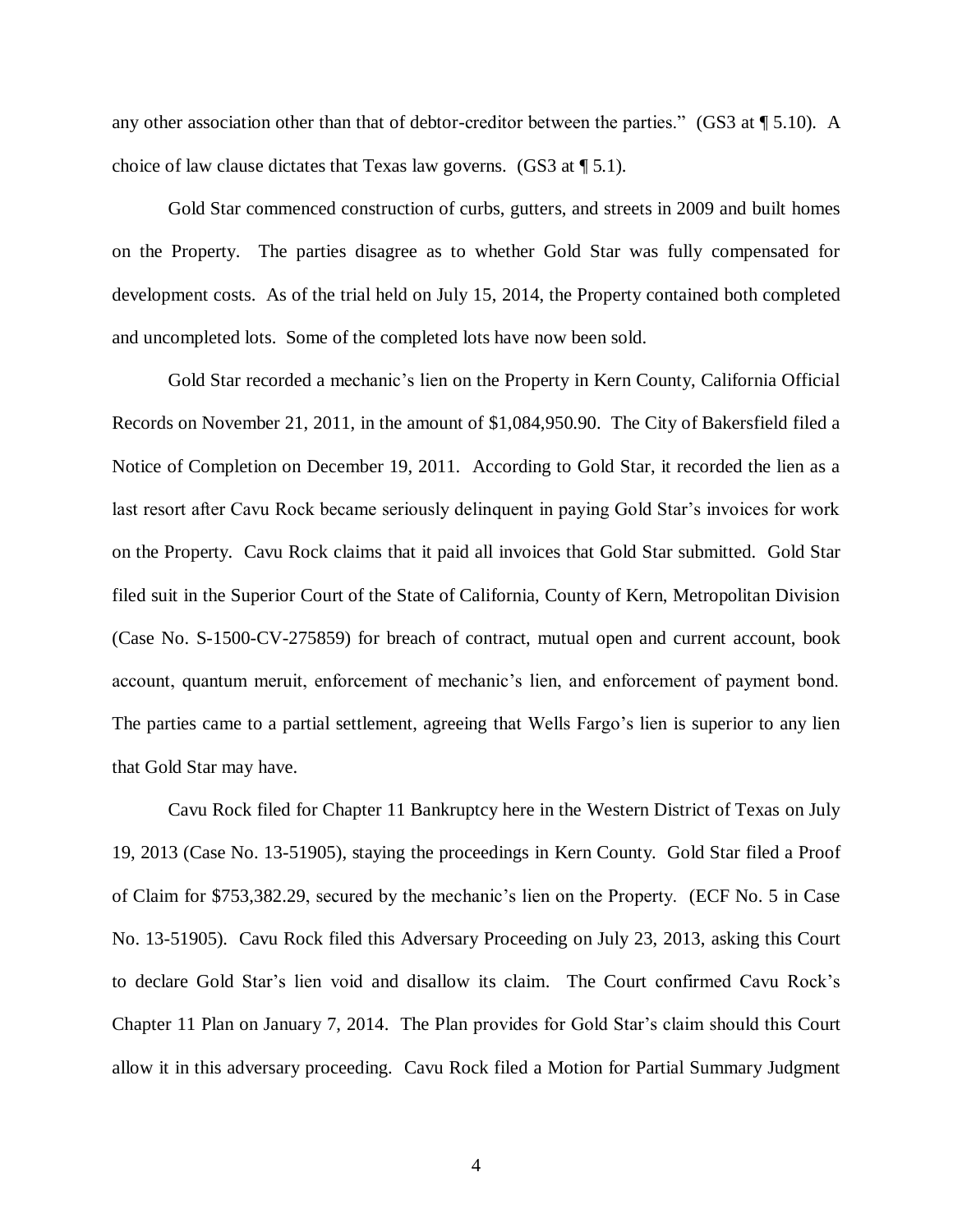(ECF No. 31) on March 14, 2014, asking the Court to find that Gold Star's claim is unsecured pursuant to 11 U.S.C. § 506 because Wells Fargo's superior lien exceeds the Property's total value. The Court held a hearing on the Motion for Partial Summary Judgment on April 9, 2014, took the matter under advisement, and granted partial summary judgment in favor of Cavu Rock in an Oral Ruling read on May 21, 2014. The remaining issues proceeded to trial on July 15, 2014, and the Court took them under advisement.

## **PARTIES' CONTENTIONS**

Cavu Rock urges this Court (1) to declare Gold Star's lien invalid, (2) disallow its claim in its entirety, and (3) award it reasonable attorney's fees. According to Cavu Rock, the lien is invalid because Gold Star is a partner in the development of the Property pursuant to the Texas Business Organizations Code, rendering it ineligible to hold a lien on the Property. In the alternative, Cavu Rock argues that the lien is invalid because Gold Star did not record it within the timeframe prescribed by California state law.<sup>2</sup> Cavu Rock also contends that Gold Star's claim should be disallowed because Gold Star failed to provide supporting evidence, Gold Star performed work without Cavu Rock's authorization, and Cavu Rock actually overpaid Gold Star for the work it did perform.

Gold Star argues that both its conduct and the express terms of the Development Agreement establish that Gold Star is a general contractor rather than a partner. According to Gold Star, it recorded its lien in a timely fashion pursuant to California state law. Gold Star also maintains that its claim should be allowed because Cavu Rock approved all of the work Gold Star performed as a general contractor but has not fully compensated Gold Star.

 $2^2$  The parties agree that California state law governs Gold Star's lien on the Property, which is located in California.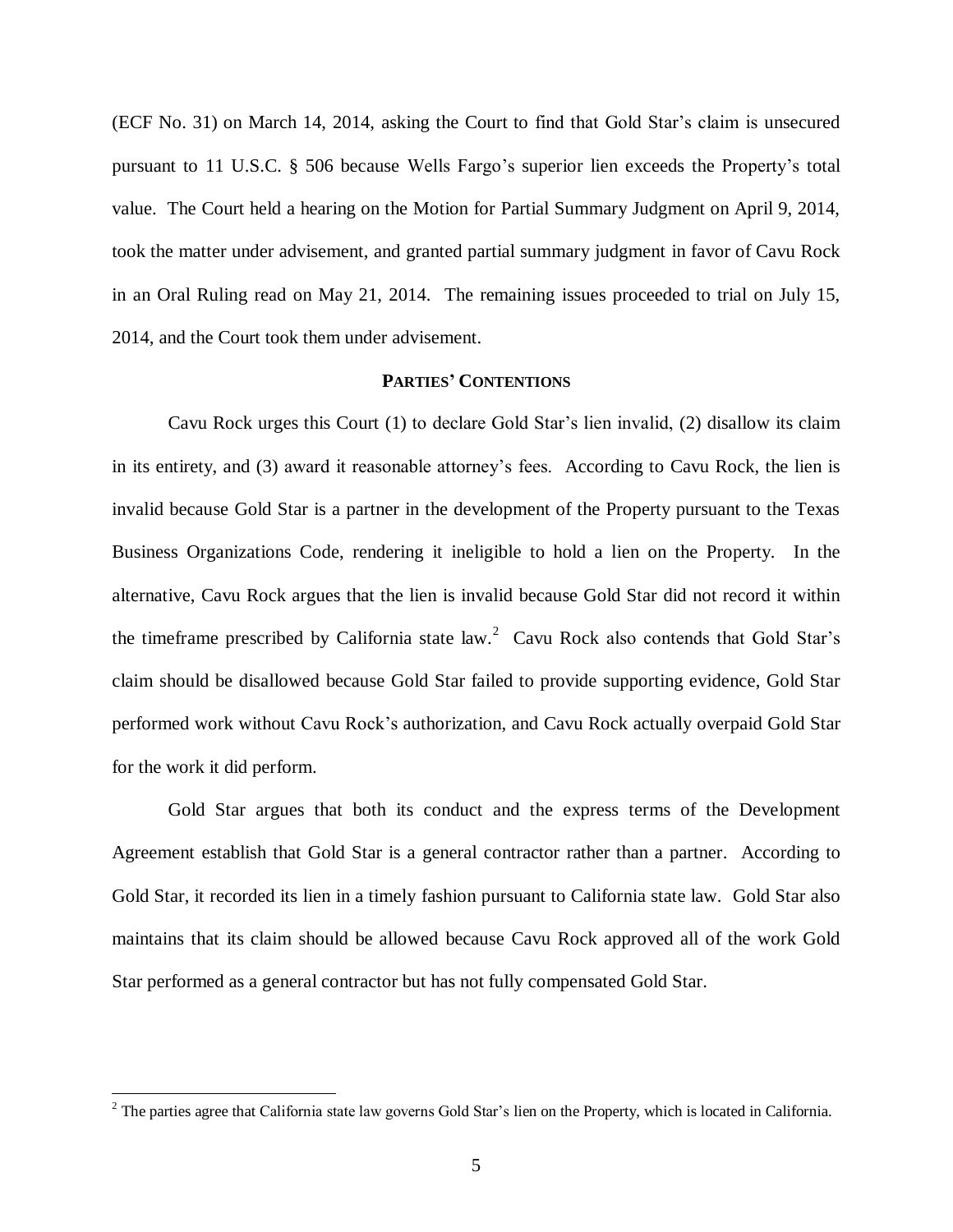#### **FINDINGS OF FACT AND CONCLUSIONS OF LAW**

This Court finds that Gold Star's claim is valid, but its mechanic's lien is not. Gold Star's status as a partner does not prevent it from holding a lien on the Property as Cavu Rock argues. Gold Star is not a partner within the meaning of Texas Business Organizations Code, and the Property is not partnership property. The lien is deficient, however, because Gold Star did not record it in accordance with California state law. The evidence establishes that Gold Star has a valid, but unsecured, claim in the amount of \$743,382.29.

#### A. Validity of Gold Star's Mechanic's Lien

Gold Star's lien is deficient. Partnership status does not make Gold Star ineligible to hold a lien on the Property. Gold Star did not complete its contract before recording its lien, however, rendering the lien invalid under the California Civil Code.

*i. Gold Star and Cavu Rock are not partners, nor would a partnership between them undermine Gold Star's lien.* 

Cavu Rock's argument regarding Gold Star's status as a partner is unavailing. Reasonable minds could differ as to whether Gold Star and Cavu Rock formed a partnership for the development of the Property. This Court finds that they did not. Regardless, partnership status is not dispositive of Gold Star's ability to have a lien on the Property because the Property belongs to Cavu Rock rather than the alleged partnership between Gold Star and Cavu Rock.

The parties agree that the Texas Business Organizations Code ("TBOC") governs the Development Agreement. Per the TBOC, "an association of two or more persons to carry on a business for profit as owners creates a partnership, regardless of whether: (1) the persons intend to create a partnership; or (2) the association is called a 'partnership,' 'joint venture,' or other name." Tex. Bus. Orgs. Code Ann. § 152.051 (West 2011). The TBOC sets out the following factors indicating whether a partnership exists: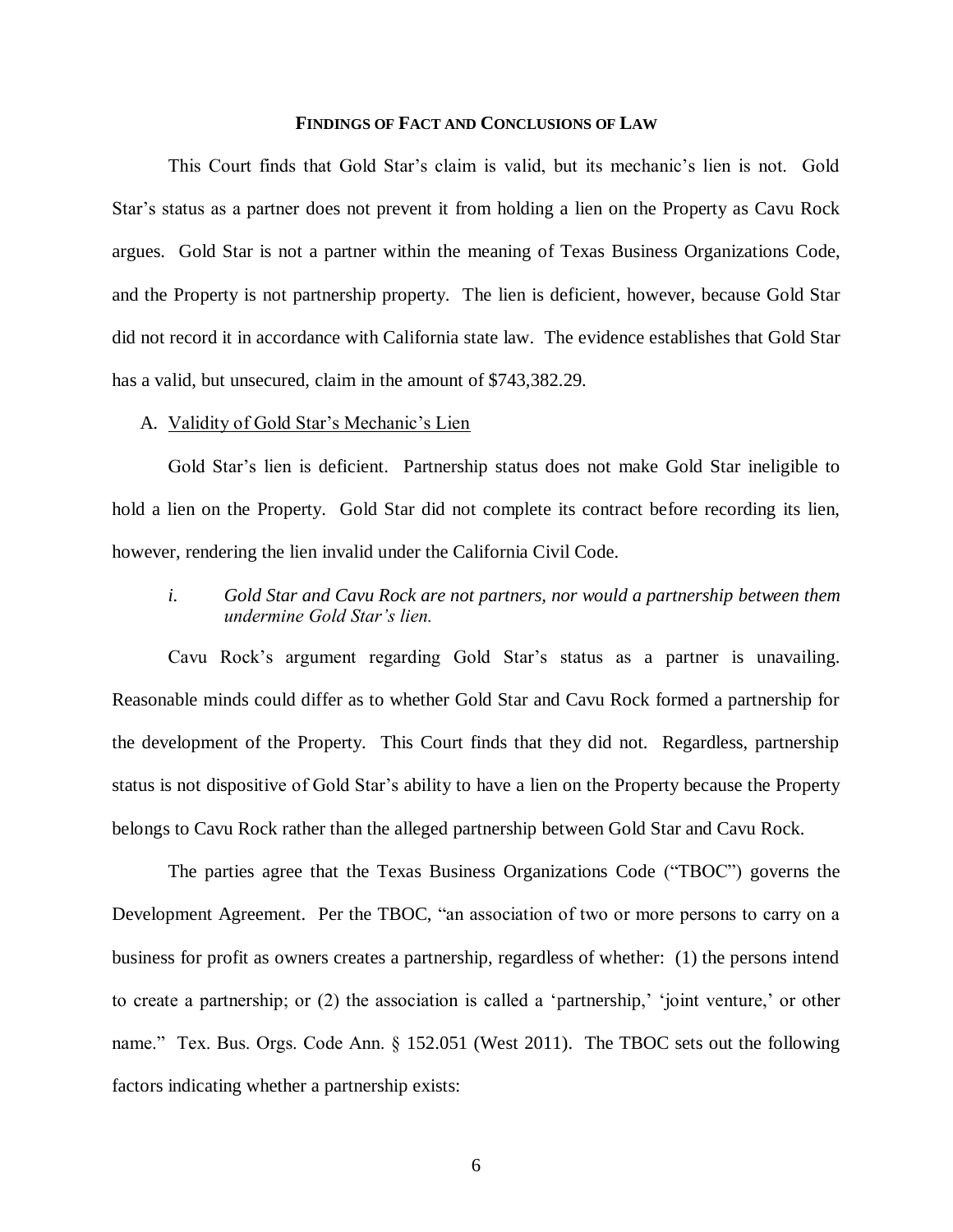(1) receipt or right to receive a share of profits of the business; (2) expression of an intent to be partners in the business; (3) participation or right to participate in control of the business; (4) agreement to share or sharing: (A) losses of the business; or (B) liability for claims by third parties against the business; and (5) agreement to contribute or contributing money or property to the business.

Tex. Bus. Orgs. Code Ann. §152.051(a) (West 2011). However, "the receipt or right to a share of payment of wages or other compensation to an employee or independent contractor" does not alone create a partnership relationship. Tex. Bus. Orgs. Code Ann. § 152.052(b)(1)(B) (West 2011). Nor does "the right to share or sharing gross returns or revenues, regardless of whether the persons sharing the gross returns or revenues have a common or joint interest in the property from which the returns or revenues are derived." Tex. Bus. Orgs. Code Ann. § 152.052(b)(3) (West 2011). The Supreme Court of Texas has held that no one factor is necessary or dispositive to partnership status. Instead, courts must consider the totality of the circumstances. *Ingram v. Deere*, 288 S.W. 3d 886, 896-99 (Tex. 2009).<sup>3</sup>

There is no easy answer in Gold Star and Cavu Rock's case. Some of the TBOC factors suggest partnership while others do not. This Court finds that the totality of the circumstances do not indicate that Gold Star and Cavu Rock formed a partnership for the development of the Property.

Several of the factors suggest that Gold Star and Cavu Rock formed a partnership. Gold Star has a right to 40% of the distributable net income from the Property. (GS3 at  $\P$  1.1). However, "the right to share or sharing gross returns or revenues," is not alone sufficient to establish a partnership. Tex. Bus. Orgs. Code Ann. § 152.051(b)(3) (West 2011). Cavu Rock claims that Gold Star held itself out to be the Property's "developer," but has not provide

<sup>&</sup>lt;sup>3</sup> The TBOC's predecessor, the Texas Revised Partnership Act ("TRPA"), was still in effect to a limited extent at the time of this ruling. The Supreme Court of Texas made its determination under the TRPA, but noted that the rules for determining partnership status are substantially the same under both statutory schemes. *Ingram*, 288 S.W.3d at 894 n.4.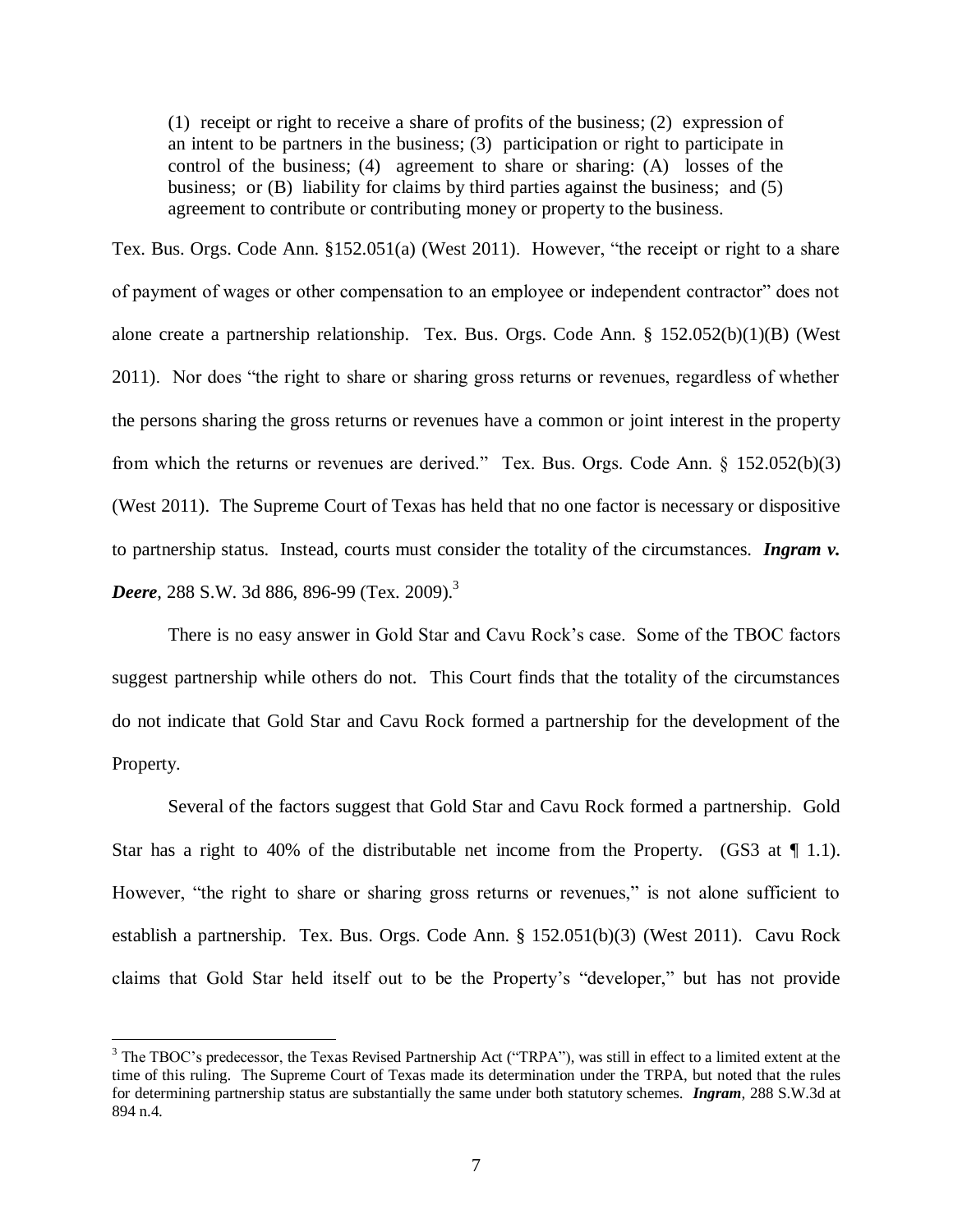sufficient evidence to confirm this allegation. The Development Agreement gives Gold Star some control over certain aspects of the business, including marketing and sale of the lots to end buyers. Cavu Rock presented evidence establishing that Gold Star coordinated development of the Property along with Cavu Rock. Gold Star also shared authority to approve disbursements of the proceeds from these sales with Cavu Rock. Certain actions taken by Gold Star and provisions in the Development Agreement indicate that there may be a partnership.

Although some of the TBOC factors favor a finding of partnership, the factors suggesting that there is no partnership are more compelling. Gold Star's control over development was limited and less extensive than Cavu Rock's control. The Development Agreement restricts Gold Star's control by requiring Cavu Rock's approval of expenditures and the critical path of development "at its sole discretion." (GS3 at ¶ 1.3). Nothing in the Development Agreement or the conduct of the parties suggests that Gold Star is liable for debts of the business or third party claims that are not related to Gold Star's own activities. Gold Star does not appear to have contributed capital or property, although it did assign certain rights to acquire the Property to Cavu Rock in the Agreement to Form. There is little evidence indicating that Gold Star ever expressed any intention of being a partner. In fact, the Development Agreement contains an express term stating that "[N]othing in this Agreement shall be construed, deemed or interpreted by the parties or by any third person to create the relationship of principal and agent or of partnership, joint venture or any other association other than that of debtor-creditor between the parties." (GS3 at  $\P 5.10$ ).<sup>4</sup> Instead, Gold Star was to "act as general contractor," invoicing Cavu

<sup>&</sup>lt;sup>4</sup> The Court recognizes that this provision is of limited value. Under Texas common law, the parties' intent was the most important factor in determining whether a partnership exists. *E.g. Federal Sav. & Loan Ins. Corp. v. Griffin,*  935 F.2d 691 (5th Cir. 1991) (giving particular weight to a provision stating lack of intent to form a partnership); *see also Ingram v. Deere,* 288 S.W.3d 886, 895-96 (noting that the parties' intent became less pivotal with the introduction of the TBOC's predecessor, the TRPA). Like the TRPA, the TBOC specifically notes that a partnership is formed "regardless of the persons' intent to create a partnership." Tex. Bus. Orgs. Code Ann. § 152.051(b) (West 2011). Expressions of intent are still relevant to the rules for determining if a partnership is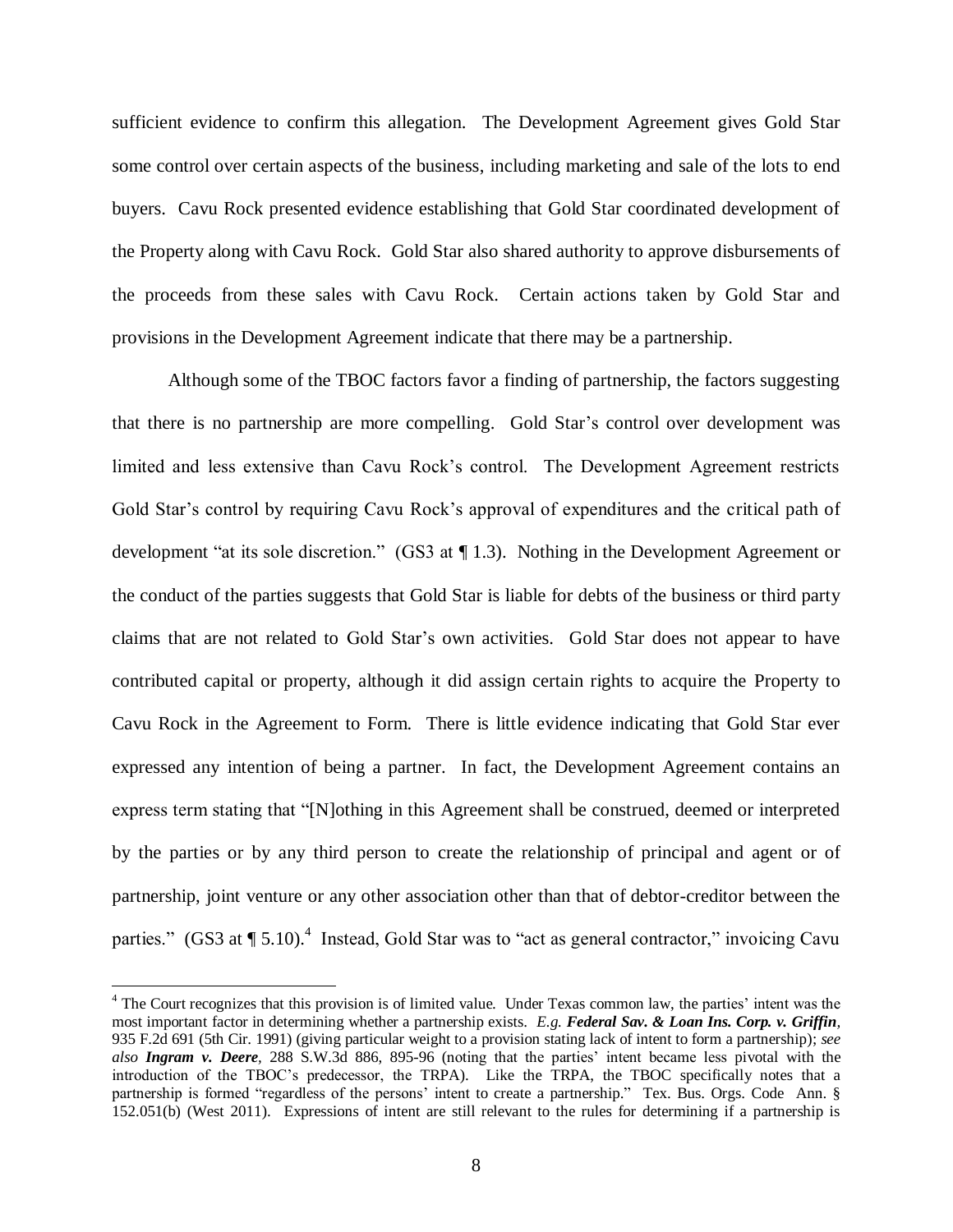Rock for development expenses. It is not clear that Gold Star associated with Cavu Rock "as an owner" as contemplated by  $\S$  152.051.<sup>5</sup> The Development Agreement specifically notes that Cavu Rock is the sole owner of the Property and shall retain title of each lot until it is sold to an end buyer. (GS3 at ¶ 1.1). In light of the totality of the circumstances, this Court finds that Gold Star and Cavu Rock did not form a partnership for the development of the Property.

If this Court did determine Gold Star to be Cavu Rock's partner, the Court would not invalidate the lien on this basis. Cavu Rock argues that "partners do not have a right to assert a mechanic's lien against property that is the subject of the partnership in which they are a partner." (Complaint, ECF No. 1 at ¶ 15). Cavu Rock cites to *Stephens v. Clark* in support of this contention, a 1980 case from the Georgia Court of Appeals. This is not binding authority on this Court, nor does this Court agree with Cavu Rock's reading of this case. The Georgia Court of Appeals' holding was premised on the fact that a party cannot hold a lien on its own property. Consequently, a partner cannot hold a mechanic's lien on partnership property. *Stephens v. Clark*, 268 S.E.2d 361, 363 (Ga. Ct. App. 1980). The case says nothing about property that is "the subject of the partnership," nor does any other case of which this Court is aware. Assuming a partnership does exist between Gold Star and Cavu Rock, the Property could be "the subject of" that partnership. It is not, however, partnership property. The Development Agreement refers to Cavu Rock as "Owner" and holds that "Owner is the owner in fee simple of that certain real property and . . . was formed, among other reasons, in order to acquire and develop the Rio Bravo Project." (GS3 at  $\P$  A). If Gold Star was Cavu Rock's partner, this would not impair its

created per §152.052(a)(2). Section 152.052 is silent as to expressions of intent not to form a partnership, but §152.051's treatment of the parties' intent suggests that statements denying intent to form a partnership are of limited value in this analysis.

<sup>&</sup>lt;sup>5</sup> The TBOC does not provide a definition of "owner" that is helpful to this Court's analysis under § 152.051(b). In regard to partnerships, the TBOC defines an owner as a partner. Tex. Bus. Orgs. Code Ann. § 1.002(63)(B) (West 2011). This definition applies to Titles 1, 7, and 8, but not Title 4 which governs partnerships. Section 152.051(b) falls within Title 4. Without further guidance from the TBOC or case law, this Court must rely on common sense and the plain language meaning of the word.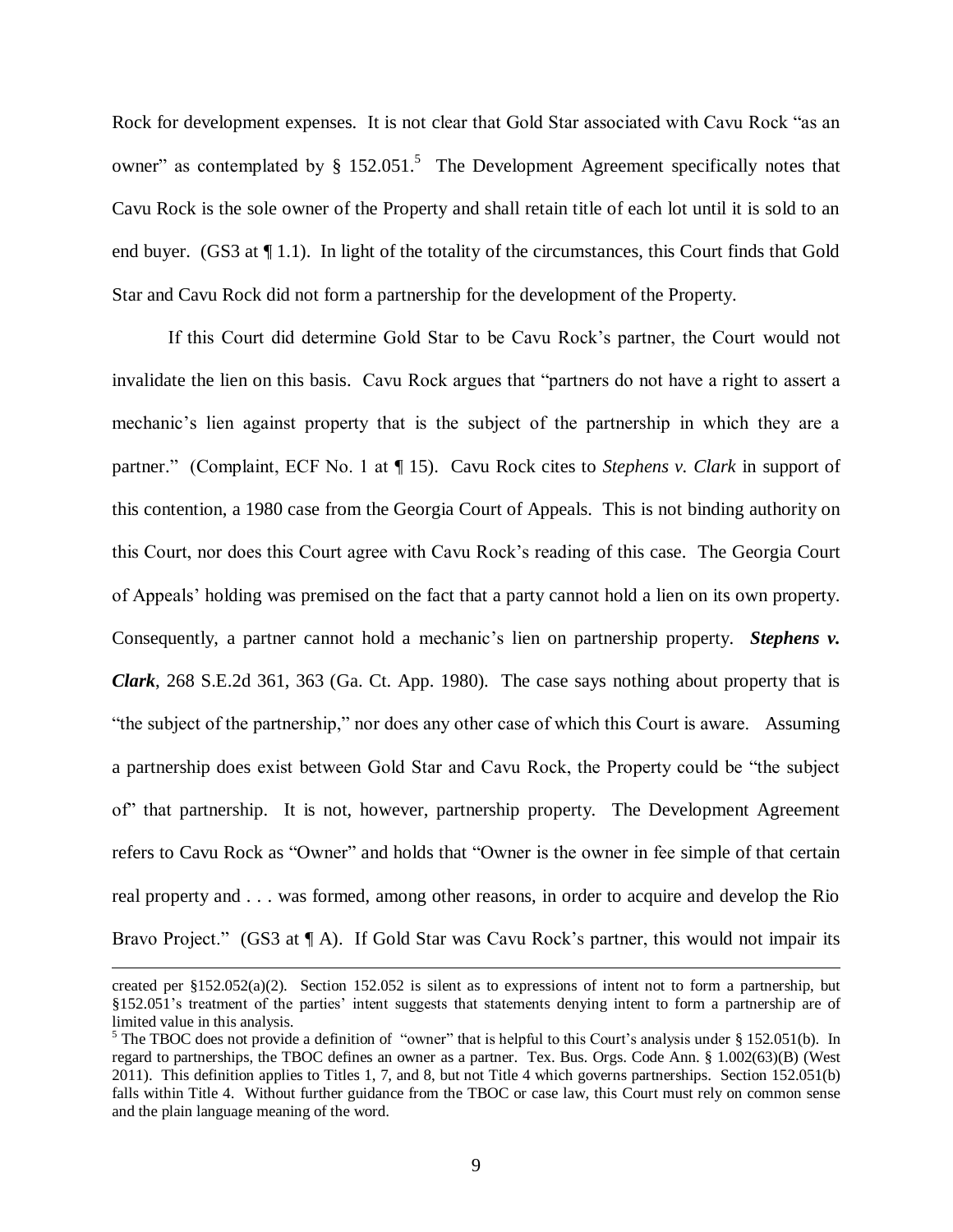ability to place a mechanic's lien on property that belongs to Cavu Rock rather than the partnership.

### *ii. Gold Star's Lien is Invalid Under California State Law.*

Gold Star did not record its lien in accordance with California state law. A California mechanic's lien is only valid if it is recorded within the timeframe dictated by statute. *See* 

*Howard S. Wright Constr. Co. v. BBIC Investors, LLC*, 38 Cal. Rptr. 2d 769, 776 (Cal. Ct.

App. 2006). At the time Gold Star recorded its lien, the California Civil Code held that an original contractor must record a mechanic's lien:

after he completes his contract and before the expiration of (a) 90 days after the completion of the work of improvement as defined in Section 3106 if no notice of completion or notice of cessation has been recorded, or (b) 60 days after recordation of a notice of completion or notice of cessation.

Ca. Civ. Code § 3115 (repealed by Stats 2010 ch. 697 J 16 (SB 189), effective January 1, 2011, operative July 1, 2012, now Cal. Civ. Code § 9200). Although Gold Star may have recorded its lien within 90 days after completion of the work of improvement, the lien is not proper because Gold Star recorded it prior to completing its contract.

Gold Star argues that its November 21, 2011, recording was timely because Gold Star ceased work on the Property on November 16, 2011, for a period of more than sixty days. This argument is relevant to Gold Star's final deadline for recording its lien, but it is of no use in determining whether Gold Star recorded too early. Cessation of work for sixty days can establish completion of a work of improvement under the California Civil Code. Ca. Civ. Code § 3086 (repealed by Stats 2010 ch. 697 J 16 (SB 189), effective January 1, 2011, operative July 1, 2012, now Cal. Civ. Code § 8180). Completion of the work of improvement marks the last date on which a mechanic can record his lien, but it has no bearing on when a mechanic can first record his lien. Completion of the contract, rather than the work of improvement, marks the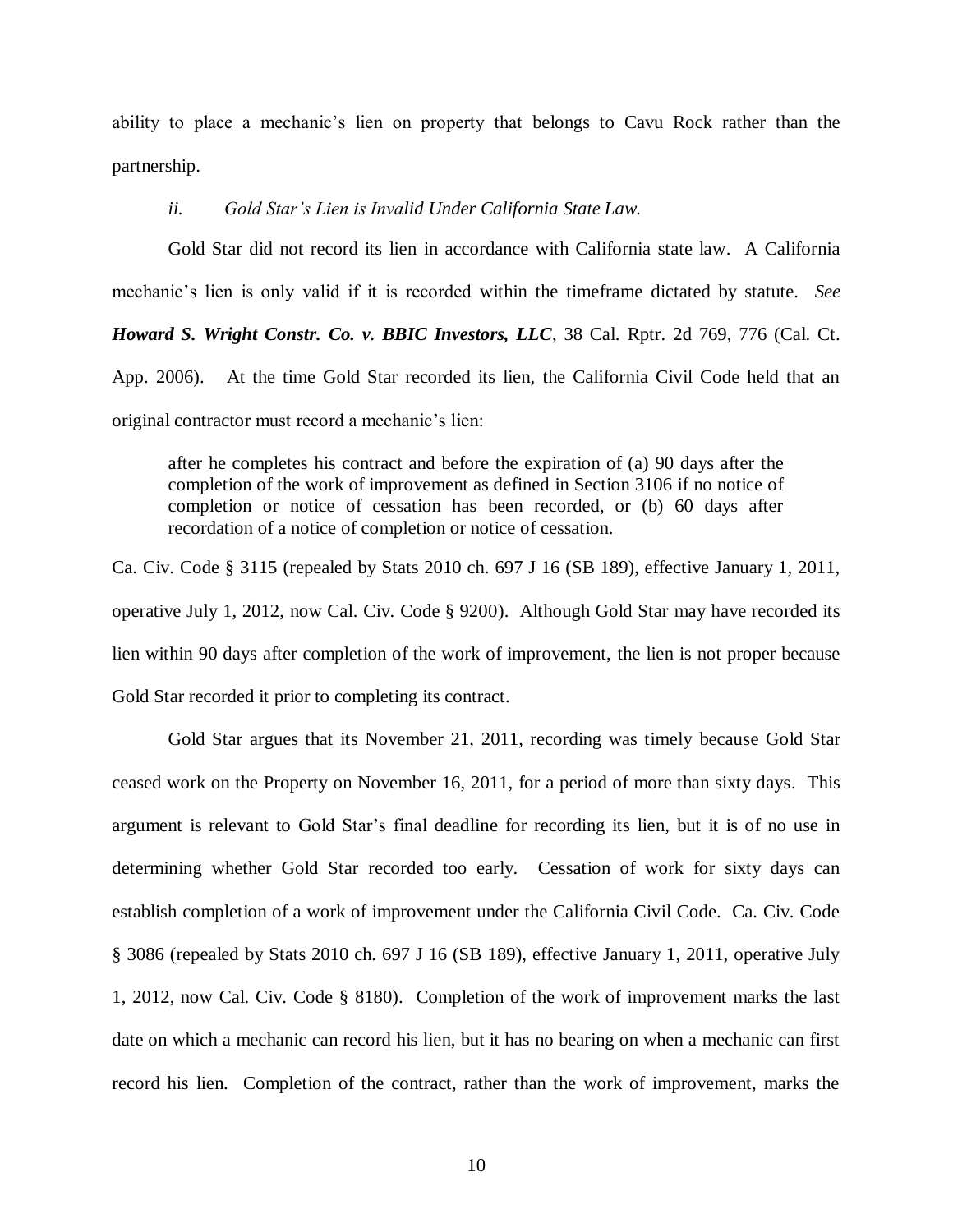beginning of the statutory period during which a mechanic can file his lien under § 3115. *Wright*, 38 Cal. Rptr. 2d at 776. A mechanic's lien that is filed too early is of no more use than one that is filed too late.

For the purpose of § 3115, a contract is complete when all work contemplated by the contract has been performed. *Id.* at 778-79. The Development Agreement and the testimony of Winters and Paul Krause both establish that work on the Property is not finished.<sup>6</sup> California courts have recognized that this standard can be unfair and contrary to legislative intent if the owner stonewalls completion by its own material breach of contract. These courts have held that a contract is also complete when the mechanic's duties are excused or discharged by some means other than performance. *Kaweah Constr. Co. v. Fox Hills Landowners*, No. F062860, 2012 WL 6634137 at \*3-4 (Cal. Ct. App. December 20, 2012) (citing *Wright*, 38 Cal. Rptr. 2d at 778-79). Gold Star argues that Cavu Rock's failure to pay invoices excused it from performance, but does not provide any legal support for this contention that nonperformance discharged Gold Star from its own obligations on or before November 21, 2011. The Development Agreement does not set a specific timeframe for payment. The evidence shows that Cavu Rock made significant payments to Gold Star for development costs. Cavu Rock sought to continue development and salvage its relationship with Gold Star even after Gold Star recorded its lien. Cavu Rock eventually rejected the Development Agreement through the bankruptcy proceedings, but not until long after Gold Star recorded its lien. Gold Star has not shown that it was somehow discharged of its duties under the Development Agreement by November 16, 2011. The lien is not valid under California state law because Gold Star did not complete its contract before recording the lien.

<sup>&</sup>lt;sup>6</sup> Paul Krause, managing member of Cavu Rock, testified at a December 16, 2013, hearing in the main bankruptcy case on Gold Star's motion to temporarily allow its claim. The parties stipulated to admission of this testimony at the July 15, 2014, trial on this adversary proceedings.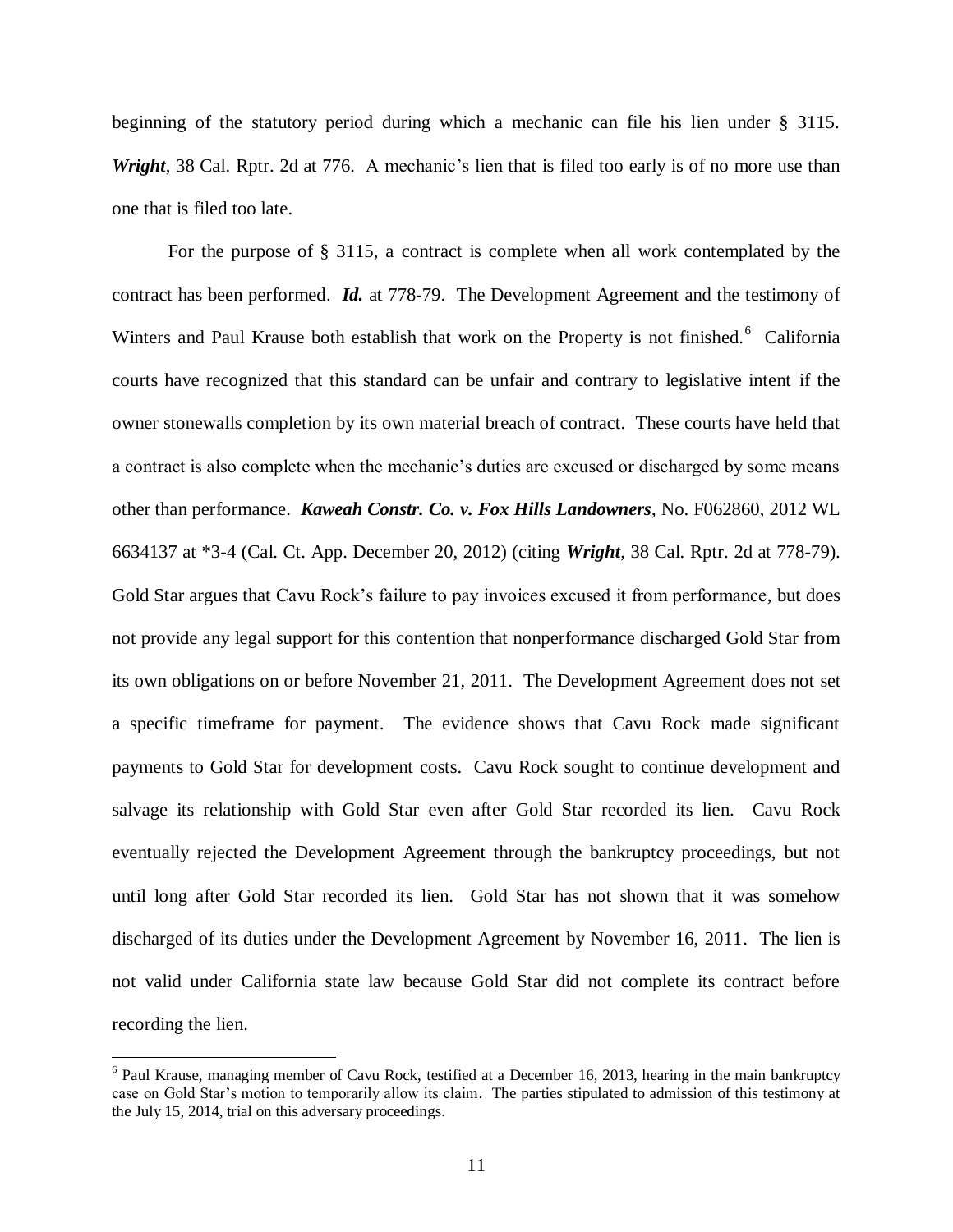The City of Bakersfield's notice of completion is of no help to Gold Star. The notice applies to only part of the work that Gold Star contracted to perform under the Development Agreement. Even if the notice did signify completion of all work, the city did not file the notice until December 19, 2011 – nearly a month after Gold Star recorded its lien. Additionally, a public entity's notice of completion is relevant to the end of the statutory period rather than the beginning. Ca. Civ. Code § 3115 (repealed by Stats 2010 ch. 697 J 16 (SB 189), effective January 1, 2011, operative July 1, 2012, now Cal. Civ. Code § 8180). The notice of completion does not bring Gold Star's lien into compliance with California state law.

Gold Star's lien is invalid. Cavu Rock and Gold Star did not form a partnership, nor would such a partnership prevent Gold Star from holding a lien on the Property. The lien is deficient regardless, because Gold Star did not file it within the timeframe dictated by California state law.

### B. Objection to Gold Star's Claim

Cavu Rock asks this Court to disallow Gold Star's claim in its entirety, alleging (1) that Gold Star failed to provide invoices or other documentation to support its Proof of Claim and (2) that Cavu Rock fully compensated Gold Star for all work performed. This Court finds that Gold Star proved that it has a valid, but unsecured, claim for \$743,382.29.

When a party objects to a claim, the Bankruptcy Court must determine whether and to what extent to allow the claim. 11 U.S.C.  $\S$  502(b)(i). A proof of claim filed in accordance with the Federal Rules of Bankruptcy Procedure is prima facie proof of that claim's validity and dollar value. Fed. R. Bankr. P. 3001(f). If an objecting party brings evidence that calls the claim into question, however, the claimant bears the burden of proving his or her claim. *Cal. State Bd. of Equalization v. Official Unsecured Creditors' Comm. (In re Fid. Holding Co., Ltd.)*, 837

12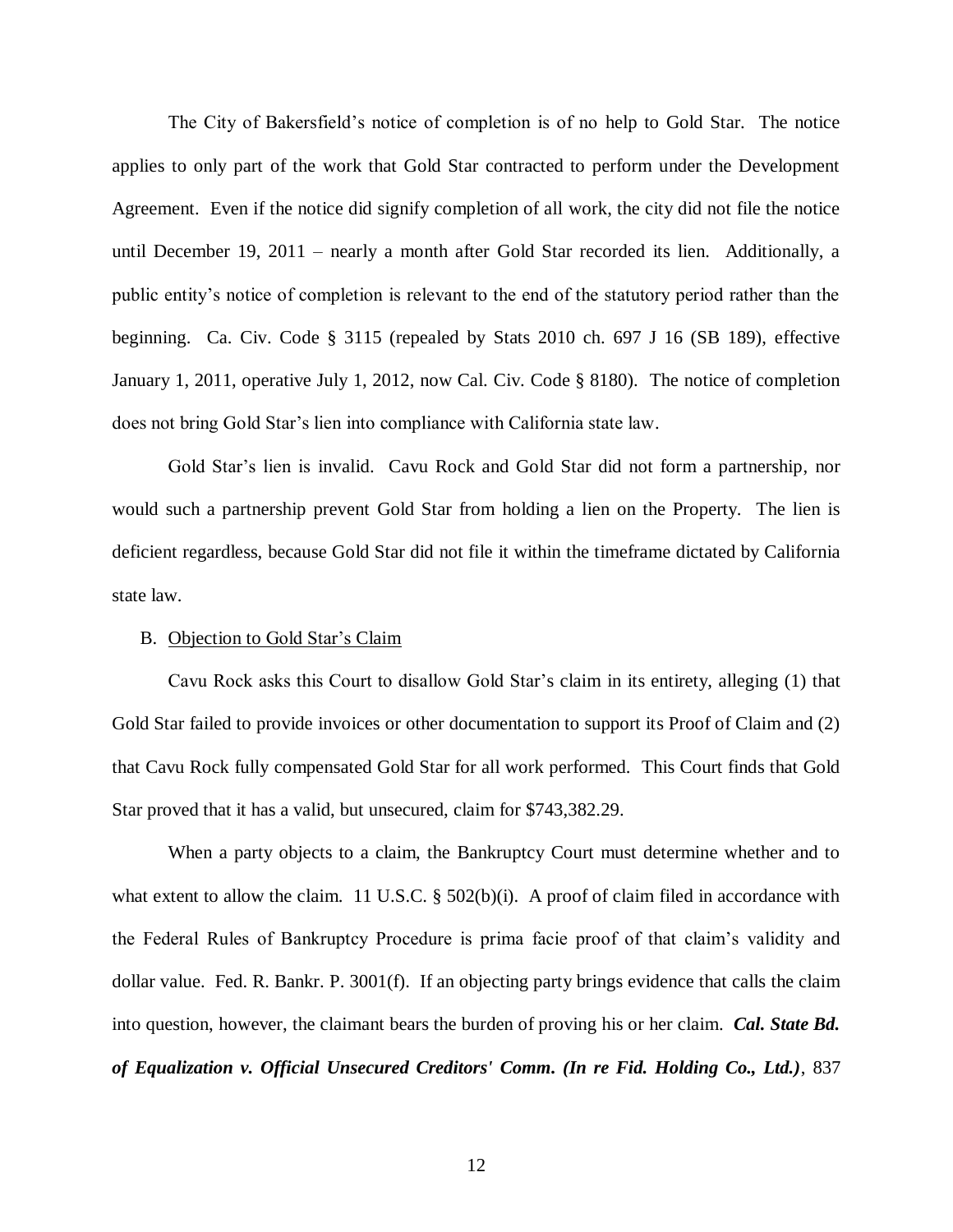F.2d 696, 698 (5th Cir. 1988). This Court finds that Gold Star met that burden for the majority of its claim.

Cavu Rock and Gold Star provided testimony and financial records to support their opposing views of Gold Star's claim. Winters testified that Cavu Rock failed to compensate Gold Star fully even though Gold Star completed all work to satisfactory standards and with Cavu Rock's approval. Paul Krause testified that Cavu Rock paid Gold Star for all work invoiced and that Cavu Rock did not dispute any of the invoices. Cavu Rock alleges that Gold Star's claim includes work that Cavu Rock did not approve, but does not point to any specific work Gold Star performed without approval. Both parties provided correspondences between them suggesting that Gold Star kept Cavu Rock informed of its work, Cavu Rock encouraged Gold Star to continue work through December 2011, and Cavu Rock fell behind in payments to Gold Star. (GS8-10 and CR9). Cavu Rock provided bank records and copies of checks it wrote.  $(CR6).$ <sup>7</sup> The parties stipulated to the admission of these documents at trial. The parties also stipulated to the admission of a Summary Cavu Rock prepared of its transactions from 2006 through 2013. (CR15). Gold Star offered its invoices to Cavu Rock and invoices it received from subcontractors it employed to develop the Property, and the Court admitted these documents by stipulation as well. (GS8). The Court also admitted Gold Star's Construction Ledger as a summary of Gold Star's transactions and dealings. (GS7). Gold Star qualified this document as a business record at trial. The Construction Ledger credits Cavu Rock for payments to third party vendors. This Court can confirm the Construction Ledger's accuracy by cross referencing it with the invoices that Gold Star provided and the copies of checks that Cavu Rock provided. Cavu Rock's summary is broader in scope, and this Court cannot gauge its accuracy with certainty by cross referencing it with other admitted evidence.

<sup>&</sup>lt;sup>7</sup> "CR" denotes Cavu Rock's exhibits.